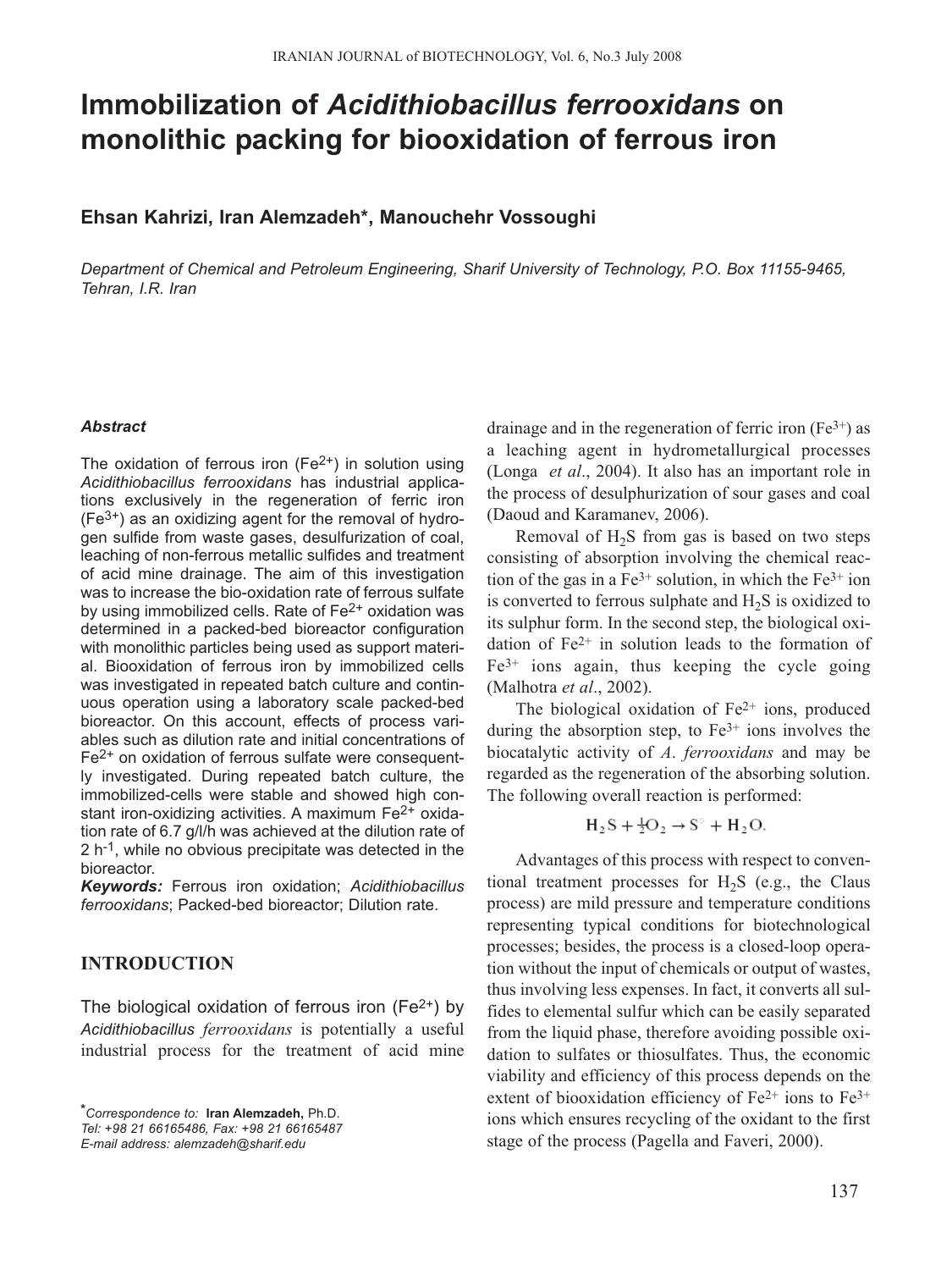In recent years, most studies have been aimed at improving the rate of bio-oxidation of  $Fe<sup>2+</sup>$  by using several types of reactors in which bacteria are attached to supports such as rotating biological contactors (Garcia, 1992), packed-bed and fluidized-bed reactors (Karamanev, 1991). These applications provide a large surface area for bacterial attachment and reduce the loss of biomass (Mazuelos *et al*., 2001).

The packed-bed reactor is an attractive choice because it is simple and cheap to install and operate. Such reactors with different packings have been used for immobilization of *A. ferrooxidans* by adhesion. Packings include low grade sulfide minerals (Carranza and Garcia, 1990), calcium alginate (Lancy and Tuovinen, 1984), P.V.C. rings (Livesey *et al*., 1977), polyurethane foam (Armentia and Webb, 1992), glass beads (Ginsburg and Karamanev, 2007; Grishin *et al*., 1988), activated carbon (Ghauri *et al*., 2007; Grishin *et al*., 1988) and siliceous stones (Ginsburg and Karamanev, 2007). Most of these packings combine the advantages of adhesion with those of entrapment, but none of them are practical on an industrial scale (Longa *et al*., 2004).

At low HRT-values (HRT<1/ $\mu_{\text{max}}$ ), where  $i_{\text{max}}$  is the maximum specific growth rate  $(h^{-1})$  and HRT is the hydraulic residence time, growth is favored and suspended cells are washed-out from the system, thus biomass is capable of biofilm formation, whereas at high HRT-values (HRT>1/ $\mu_{\text{max}}$ ) growth of suspended bacteria is favored instead (Ebrahimi *et al*., 2005).

There are several factors that play substantial roles in the rate of oxidation of Fe2+ by *A. ferrooxidans*. These factors include  $Fe^{2+}/Fe^{3+}$  iron concentration, cell and oxygen concentrations, pH, temperature and reactor type (Daoud and Karamanev, 2006).

Accordingly, studies were carried out using batch experiments for assessment of optimal environmental conditions, such as initial  $Fe<sup>2+</sup>$  concentration and pH, for efficient bio-oxidation of  $Fe^{2+}$  to  $Fe^{3+}$  ions. The effective bio-oxidation of  $Fe^{2+}$  to  $Fe^{3+}$  could be achieved efficiently in the pH range of 1.4-1.8, at 30ºC during optimum growth of culture (Malhotra *et al*., 2002).

The aim of this work is to evaluate monolithic particles as a support for immobilization of *A*. *ferrooxidans in a packed bed bioreactor for the purpose of Fe<sup>2+</sup>* bio-oxidation. Also, the other major objective of this study was to determine the feasibility of using this carrier for immobilization of *A*. *ferrooxidans*, and simultaneously establish a procedure for *A*. *ferrooxidans* immobilization on a laboratory scale, that would be simple, fast, and easily reproducible and which can be suitably adapted to the industrial scale.

## **MATERIALS AND METHODS**

**Microbial strains and growth media:** *Acidithiobacillus ferrooxidan* (*DSM 584*), obtained from the German Collection of Microorganisms and Cell Cultures (DSMZ), was used in this study*. A. ferrooxidans* was grown in modified 9K basal salts (Silverman and Lundgren, 1959) medium which consisted of: K<sub>2</sub>HPO<sub>4</sub>, 0.4 g/l; MgSO<sub>4</sub>. 7H<sub>2</sub>O, 0.4 g/l;  $(NH_4)_2SO_4$ , 0.4 g/l. The pH of the medium was adjusted to 1.6 with concentrated  $H_2SO_4$ . All chemicals used in the growth medium were of laboratory grade, and purchased from Merck, Germany.

**Solid support preparation:** In the present work, utilization of monolithic particles as a support for immobilization of *A*. *ferrooxidans* was investigated. The monoliths were made by extrusion of cordierite, a ceramic material specially tailored for application in exhaust cleaning (provided by Iran Delco Co). Each wall surface of the monolith acts as a suitable place for biofilm formation because it displays excellent adhesive surface characteristics. The monolith channels were square-shaped with a diameter of approximately 1 mm. Chemical composition of ceramics was  $2MgO.2Al<sub>2</sub>O<sub>3</sub>$ .5SiO<sub>2</sub>.

Crushed monolithic particles were used as bacterial-support, sieved to provide particles between 3 and 4 mm in size. The sieved solids were then washed with water under pressure to remove slimes. Finally, the particles were washed with  $2N H_2SO_4$  and, later, with water, in order to remove soluble substances.

**Bioreactor for continuous ferrous ions oxidation:** Figure 1 shows a schematic diagram of the bioreactor used to evaluate the biological oxidation of  $Fe<sup>2+</sup>$  iron in this study. Air was fed in at the bottom of the column and fresh solution was fed in at top. Solution outlet was placed at 600 mm above the bottom.

Part of the effluent was recirculated to the top of the bioreactor to supply a constant temperature inside the bioreactor and increase the reactant residence time in the biocatalyst bed.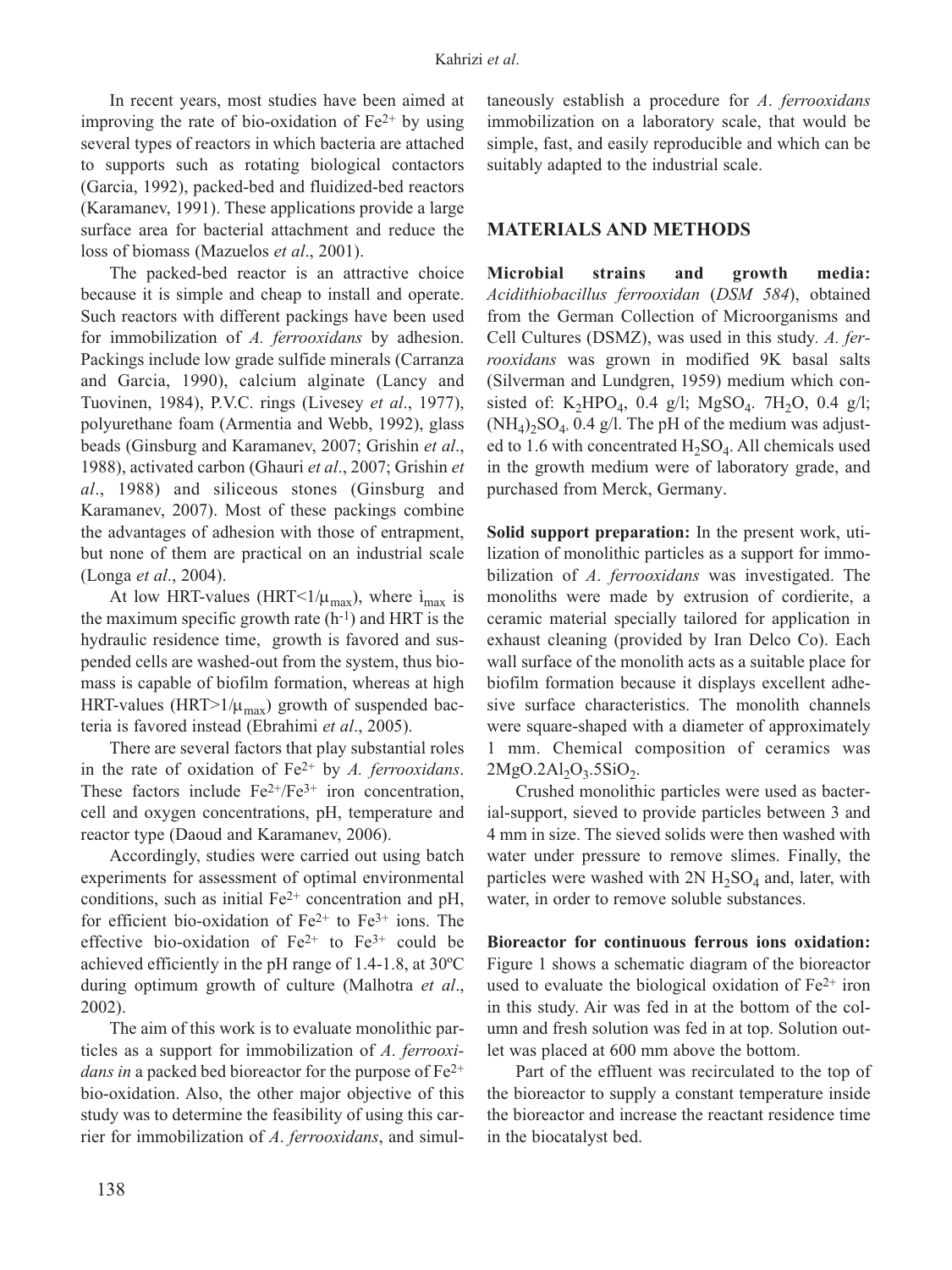

**Figure 1.** Schematic diagram of bioreactor: 1-air distributor; 2- effluent; 3- packed bed; 4-feed tank;5 feed pump; 6- effluent pump; 7- influent; 8- recycle vessel; 9- recycle pump; 10- recycle stream.

The fresh medium compositions were based on different Fe2+ concentrations and flow rates. The pH was adjusted to 1.6 with  $H_2SO_4$ . Air was introduced into the bioreactor at a rate of 500 ml/min in all tests. All experimental equipments were placed at 30ºC in a thermostatically controlled room.

The following procedure was used to fix the bacterial film onto the solid support: Two cultures of *A. ferrooxidans*; one representing a 50% (v/v) inoculum from a spent, iron grown culture and the other representing a 50% (v/v) of fresh culture medium were fed into the bioreactor that was randomly filled with the monolithic particles. The culture medium used was a synthetic medium based on an aqueous ferrous sulphate solution (6.6 g/l of Fe<sup>2+</sup>) with a pH of 1.6.

When  $95\%$  of the Fe<sup>2+</sup> ions were consumed by microorganisms under batch conditions, cultures were discharged and a fresh iron grown culture was added to the reactor. This process was repeated several times (each successive culture was considered as a new step towards biofilm formation) until 95% of the  $Fe<sup>2+</sup>$  ions in each batch culture was oxidized after approximately 24 h. A continuous-recycling flow mode of operation was then initiated by passing the culture medium into the bioreactor. The recycle mode was carried out until 95% conversion of Fe2+ was attained. Because this mode was performed at a high dilution rate, the suspended cells were washed out as a result, thus allowing for biooxidation to be achieved by the immobilized cells. Consequently, immobilized cells were obtained which demonstrated favorable adhesion on the support particles, hence representing an adhesion biofilm.

The continuous mode of operation started with the same liquid flow rate as in the continuous-recycling operation carried out for the biofilm formation. When the bioreactor reached steady-state conditions, the liquid flow rate was increased; however, the other experimental conditions were kept constant. Conditions were considered as steady-state, when Fe<sup>2+</sup> concentration was less than 10%. Samples were then taken from the effluent stream of the bioreactor and analyzed for Fe2+ concentration.

**Analytical methods:** The Fe3+ ion concentration in the solution was determined by the sulfosalicylic acid spectroscopy method (Varian Techtron VIS spectrophotometer, model 635, Techtron, USA) (Karamanev *et al*., 2002). Differences between concentrations of total iron and Fe3+ ions were used to obtain the Fe2+ ion concentration in solution.

### **RESULTS**

The performance of biological oxidation depends on the support media. The adhesion of iron oxidizing bacteria on the surface of the support media must be due to the forces of adsorption, because these bacteria do not produce any extra-cellular polymeric substances during the oxidation of  $Fe^{2+}$ . Biooxidation of  $Fe^{2+}$  was performed in an immobilized reactor which showed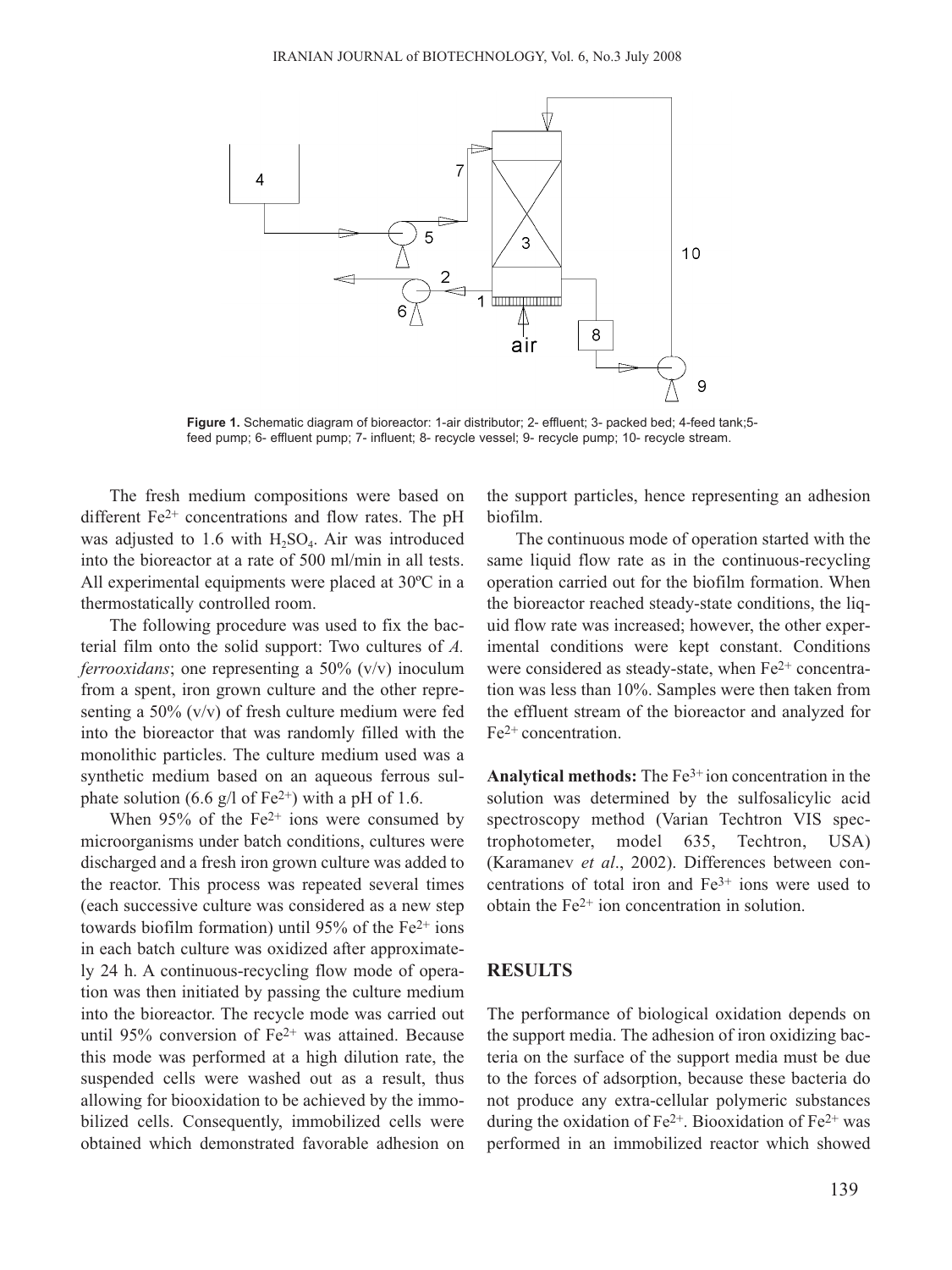

**Figure 2.** Repeated batch oxidation of ferrous iron by immobilized *A ferrooxidans*, showing ferrous iron concentration in solution as a function of time for repeated batches, T=30ºC, pH=1.6.

high biooxidation efficiency.

In order to study the stability of catalytic capability of *A*. *ferrooxidans* absorbed on to the monolithic particle, batch oxidation was performed. When Fe<sup>2+</sup> conversion of over 95% had occurred; fresh medium was fed into the reactor. Figure 2 shows the development course of iron-oxidization.

The continuous operation was carried out at different dilution rates (D) based on the liquid volume of the bioreactor. The effects of initial  $Fe<sup>2+</sup>$  concentrations, on the bio-oxidation process at different dilution rates can be seen in Figures 3 to 6.

## **DISCUSSION**

**Immobilization of** *A***.** *ferrooxidans* **on monolithic packing:** Figure 2 shows the development course of iron-oxidization. In the first batch culture, a relatively long period, 3 days, is necessary for complete iron oxidation, but the second and the third batch cultures need approximately 48 h. Thereafter,  $Fe<sup>2+</sup>$  in each batch culture is oxidized completely within approximately 24 h. The immobilized cells obtained are stable and demonstrate a high constant iron-oxidizing activity.



**Figure 3.** Continuous oxidation of ferrous iron by immobilized *A. ferrooxidans* in the packed-bed bioreactor, initial ferrous concentration 3.5 g/l, T=30ºC, pH=1.6.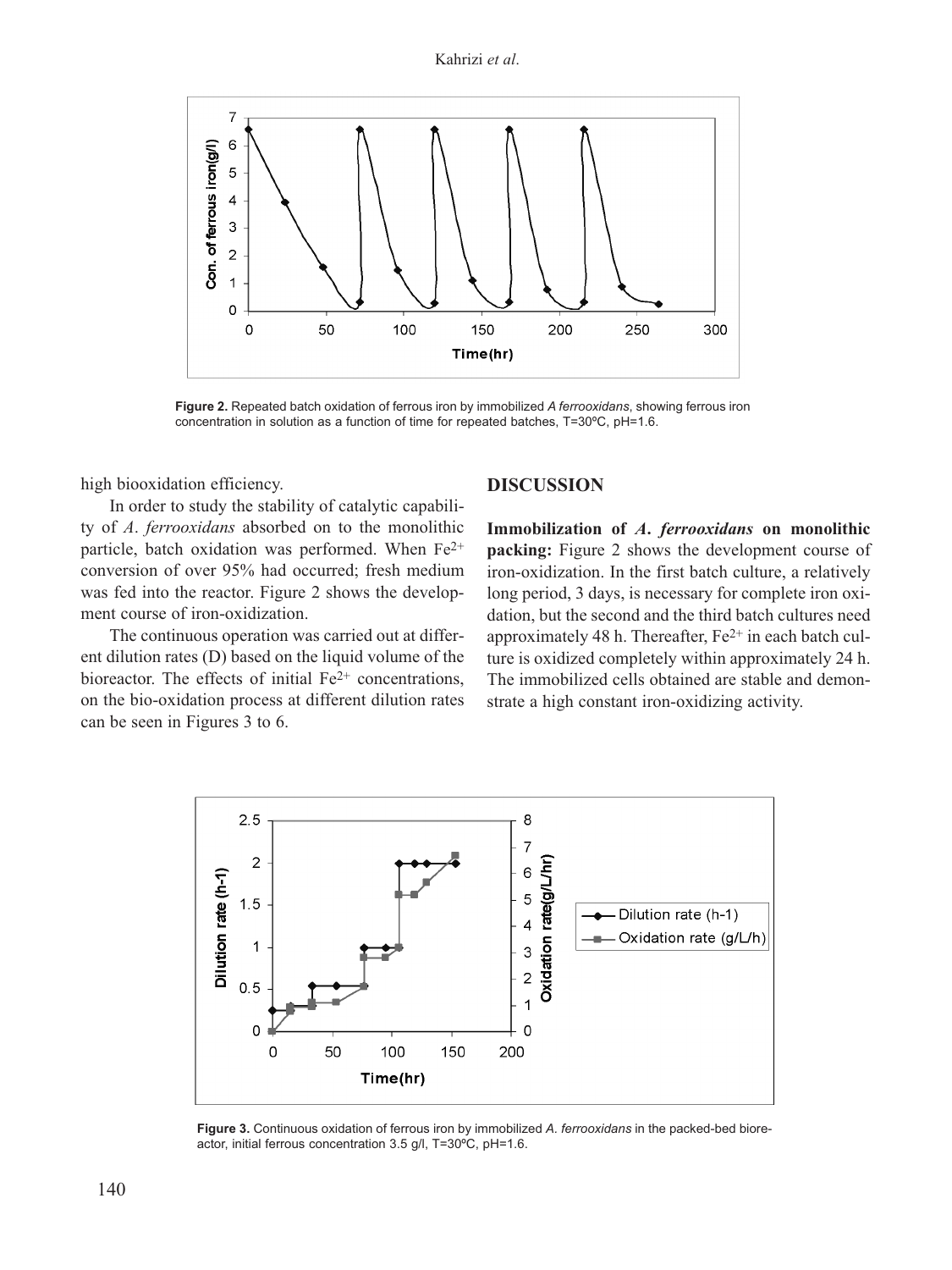

**Figure 4.** Continuous oxidation of ferrous iron by immobilized *A. ferrooxidans* in the packed-bed bioreactor, initial ferrous concentration 6 g/l, T=30ºC, pH=1.6.



**Figure 5.** Continuous oxidation of ferrous iron by immobilized *A. ferrooxidans* in the packed-bed bioreactor, initial ferrous concentration 16 g/l, T=30ºC, pH=1.6.



**Figure 6.** Continuous oxidation of ferrous iron by immobilized *A. ferrooxidans* in the packed-bed bioreactor, initial ferrous concentration 21.3 g/l, T=30ºC, pH=1.6.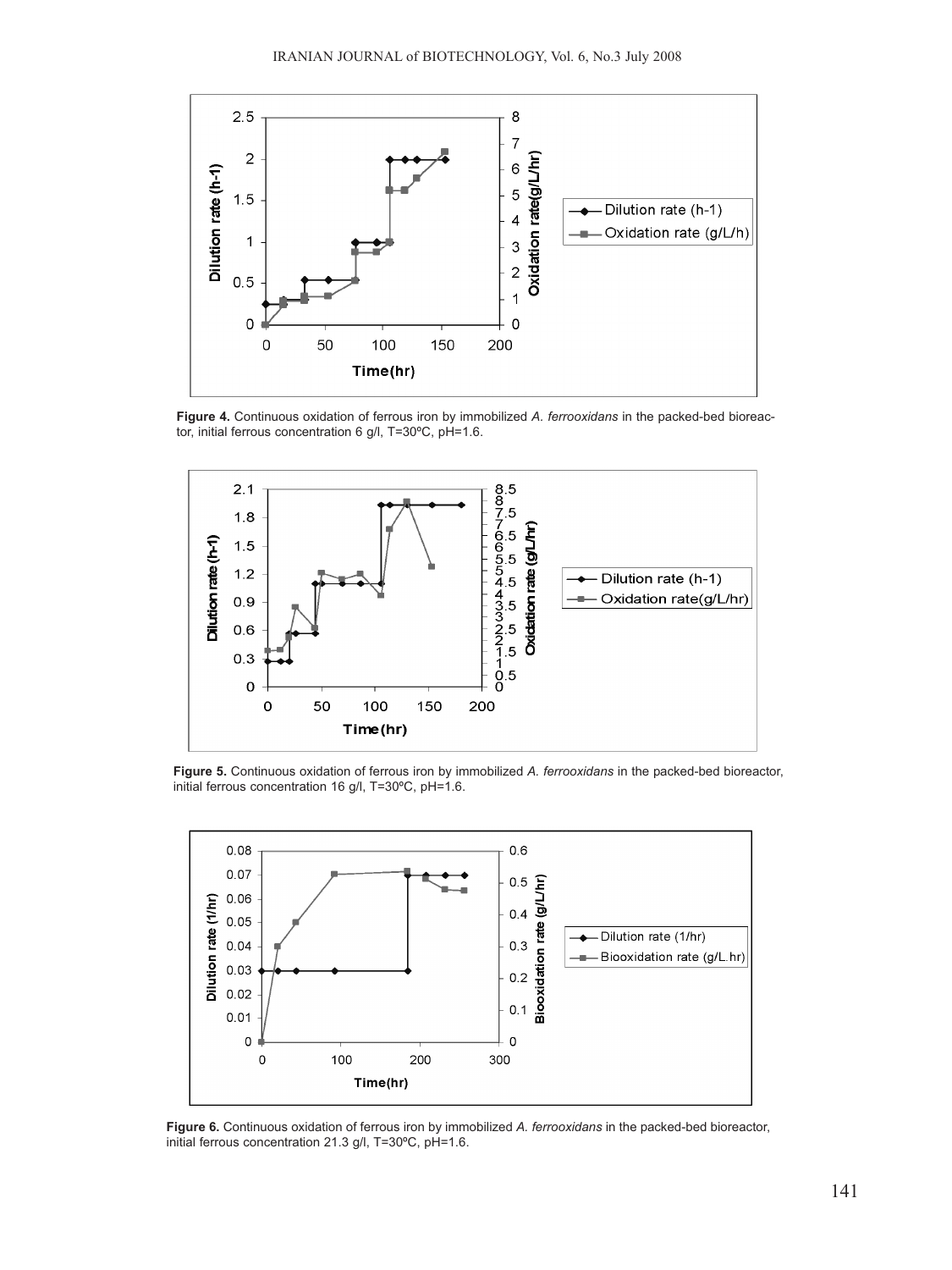Kahrizi *et al*.



**Figure 7.** Continuous oxidation of ferrous iron by immobilized *A. ferrooxidans* in the packed-bed bioreactor, showing the effect of dilution rate on the oxidation rate of ferrous iron, T=30ºC, pH=1.6 and  $Fe<sup>2+</sup>= 6$  g/l.

**Influence of dilution rate on continuous oxidation of ferrous iron in a packed-bed bioreactor:** The results of these experiments indicate that in the concentration range of 3.5-6 g/l of  $Fe^{2+}$  ions, the oxidation rates increase in parallel with a rise in the initial substrate concentrations. The reactor shows a good oxidation efficiency of  $Fe^{2+}$ , at a liquid flow rate of 1.2 l/h; while, by increasing the substrate concentration to 16 and 21.5  $g/l$ , the oxidation efficiency of Fe<sup>2+</sup> decreases significantly. The maximum oxidation rates are 6.7 and 7.9 g/l/h for 3.5 and 6 g/l of initial  $Fe^{2+}$  ion concentrations, respectively.

The monolith used as a packing only has been reported by Park *et al*. (2005), who have suggested that the monolith does not function as an appropriate support for oxidizing bacteria. However, in this research, for an initial iron concentration below 6  $g/l$ , the monolith has demonstrated a very good efficiency. For the higher initial  $Fe<sup>2+</sup>$  ion concentrations, the quantities of jarosite have been detectable and the risk of clogging has been high.

In fact the immobilized cells have an advantage in a continuous operation. In the process investigated in this study, the bacteria on the particles' surface were resistant to washout. In free cell reactors complete washout of bacteria occurs at  $D = 0.11$  h<sup>-1</sup> (Park *et al.*, 2005); whereas, in the present study, using immobilized cells, maximum Fe2+ biooxidation rate is achieved at  $D = 2 h^{-1}$ .

Bio-oxidation rates at steady-state for each dilu-

tion rate are plotted in Figure 7. It can be seen clearly that increasing the dilution rate results in a higher  $Fe<sup>2+</sup>$ iron oxidation rate. At a dilution rate of 2 h-1 or lower all  $Fe^{2+}$  iron is oxidized. When the initial  $Fe^{2+}$  iron concentration in the solution was 6 g/l, a maximum Fe<sup>2+</sup> biooxidation rate of 6.7 g/l/h occurs.

## **CONCLUSION**

*A*. *ferrooxidans, DSM* 584 was grown in 9k medium which was immobilized on monolithic particles, that were 3-4 mm in diameter. The packed-bed column that included the immobilized cells was studied for the purpose  $Fe<sup>2+</sup>$  iron conversion. The monolithic particles investigated in this study were found to be suitable material for *A*. *ferrooxidans* immobilization which is consequently appropriate for  $Fe<sup>2+</sup>$  oxidation mainly as a result of its advantages over other commonly used substrates.

The immobilized reactor was studied under batch and continuous culture conditions, in which  $Fe<sup>2+</sup>$  starting with an initial concentration of 6.7 g/l was oxidized completely within approximately 24 h under batch conditions.

Continuous oxidation was affected by the dilution rate and initial the  $Fe<sup>2+</sup>$  ion concentration. In all cases, an increase in the dilution rates resulted in an increase in the  $Fe<sup>3+</sup>$  productivity until a maximum value was achieved, after which a decrease in productivity was